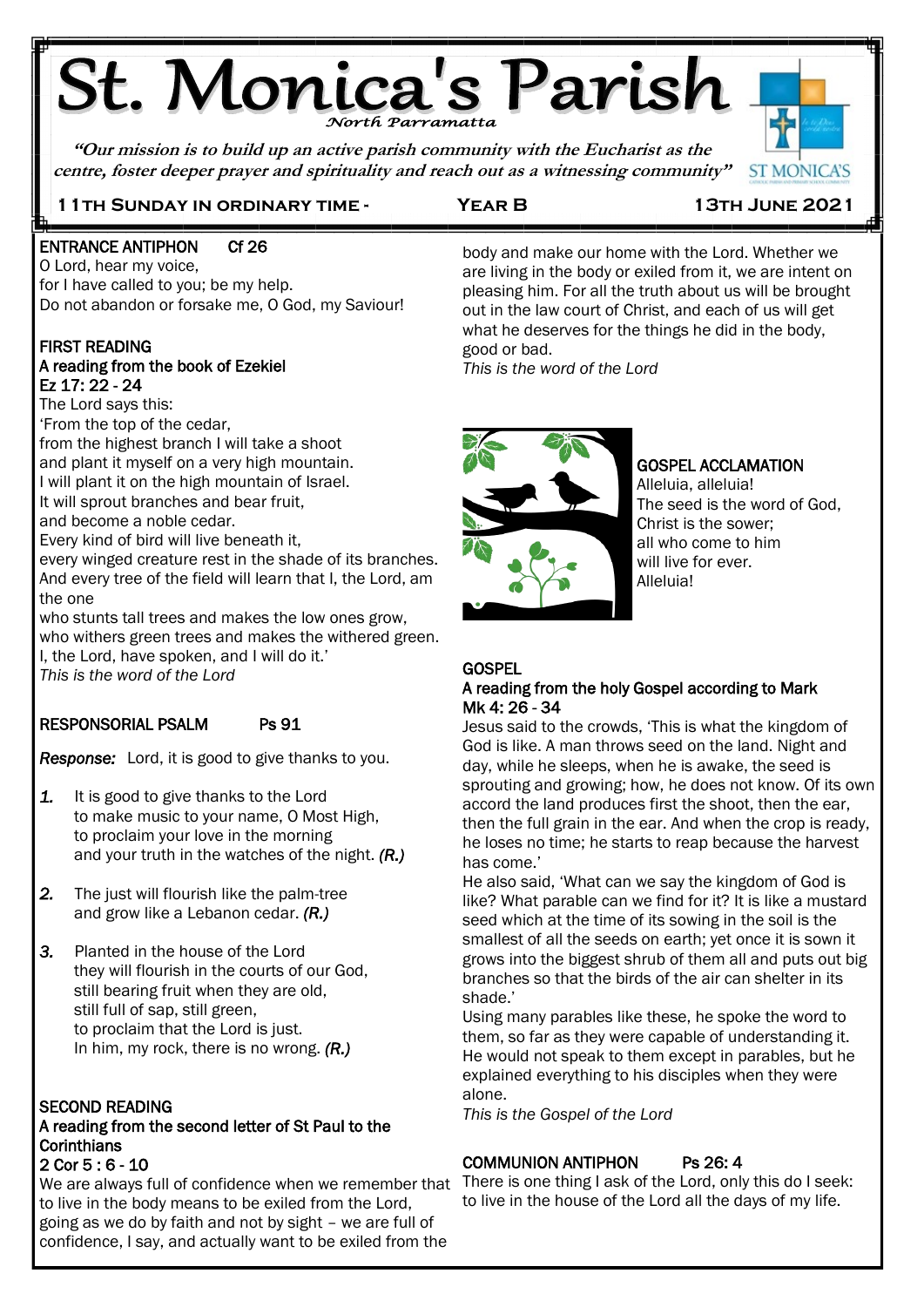## *St. Monica's Catholic Parish*

**Cnr Church Street and North Rocks Road, North Parramatta**

| SUNDAY MASSES:                                           | Saturday Vigil - 5pm; Sunday - 9am, 11.30am (Cantonese/Chinese Mass) and 6pm              |                                                                  |  |
|----------------------------------------------------------|-------------------------------------------------------------------------------------------|------------------------------------------------------------------|--|
| <b>WEEKDAY MASSES:</b>                                   | Tuesday-Friday - 9.15am                                                                   |                                                                  |  |
| <b>EXPOSITION:</b>                                       | Every Thursday 8pm—9pm<br>Every Friday following 9.15am Mass until 10.45am,               |                                                                  |  |
| <b>RECONCILIATION:</b>                                   | Friday 10-10.30am, Saturday 4-4.40pm, 3rd Sunday of the month 10:15-11am, or on request   |                                                                  |  |
| <b>MARRIAGES:</b>                                        | Please contact the Parish Priest at least 12 months prior                                 |                                                                  |  |
| <b>BAPTISMS:</b>                                         | Please contact the Parish Office for appointment with the Parish Priest. Phone: 9630-1951 |                                                                  |  |
| ANOINTING OF THE SICK/<br>EUCHARIST AT HOME              | Please contact the Parish Office or Fr Ephraim Lam Phone: 9630-1951                       |                                                                  |  |
| <b>PARISH ADMINISTRATOR/</b><br><b>CHINESE CHAPLAIN:</b> | Fr. Ephraim Lam Phone: 9630 -1951                                                         | Email: shingmanlam@gmail.com                                     |  |
| <b>POSTAL ADDRESS:</b>                                   | 8 Daking Street, North Parramatta, 2151                                                   | Website: http://www.stmonicanp.org.au                            |  |
| <b>OFFICE HOURS:</b>                                     | Tuesday-Friday 8.30am-2.30pm                                                              | Phone: 9630-1951 Fax: 9630-8738<br>Email: stmonicanp@bigpond.com |  |

*St. Monica's School*

School Principal: Lisa Crampton Phone: 8832 4100 Fax: 8832-4199 Email: stmonicasnparra@parra.catholic.edu.au

## REFLECTION *Pope Francis proclaims*

## **The Sowing of the Seed**

A peasant in Galilee would hope for a return of 7:1 when sowing seed for a crop. So when Jesus pictures the Kingdom of God as a wonderful harvest (returning 100:1 as he put it in another parable), his peasant listeners would envisage a future without hunger, without servitude to rapacious landlords and money-lenders. A true liberation (such as Mary sang of in the Magnificat)!

Naturally, they and we want to know when this new way of life, this fulfilling of the Kingdom of God, will come about. Our Lord replies: 'Be patient. Your job is to sow the seed. Something will happen out of all proportion to your part in the process, just like the disproportion of the mustard seed to a mustard bush' (which he exaggerates into a tree sheltering birds).

God's creative power worked in the depths of stony ground of the tomb to raise up the Gospel Seed who is Jesus Christ. From that, a community has grown which, at its best, leads to a fair and just distribution of the world's resources, as Pope Francis insists is a major test of authenticity of our claim to be Christian.

We could take a moment to pray for the courage to sow the seed of the Gospel whenever an opportunity presents itself, and the patience to await the germinating power of the Resurrection to create the Tree of Life such that all peoples 'can shelter in its shade'.

© Fr Michael Tate; mtate@bigpond.com

## *" Year of St Joseph"*

*With the Apostolic Letter "Patris Corde" ("With a Father's Heart"), Pope Francis recalls the 150th anniversary of the declaration of Saint Joseph as Patron of the Universal Church. To mark the occasion, the Holy Father has proclaimed a "Year of Saint Joseph" from, 8 December 2020, to 8 December 2021.* 



Prayer to St. Joseph

Hail, Guardian of the Redeemer, Spouse of the Blessed Virgin Mary. To you God entrusted his only Son; in you Mary placed her trust; with you Christ became man.

Blessed Joseph, to us too, show yourself a father and guide us in the path of life. Obtain for us grace, mercy, and courage, and defend us from every evil.

## FEAST DAYS & COMMEMORATIONS

#### PLEASE REMEMBER TO PRAY FOR THOSE OF OUR PARISH FAMILY WHO ARE SICK. **ESPECIALLY**

Paul Chiu, John Rodrigues, Dave & Fan Lin Wilson, Francis Lee, Jerry A, Michelle Barnes, Levi Bell, Grace Boitano, Gesualda Borg, Monica Teresa & Fernanda Carigliano, Veronica Coorey. Margaret Dorahy, Heidi Ellich, Josie Estera, Philippe Kalife, Tim Kelly, Mary Korunic, Lillian Leigh, Monique Malouf, Maria Itang Tagle, Tina de Larrazabal, Rosa Santos, Llave Family, Sheila Watts, Gloria Cherote,

## MASS INTENTIONS

Amen.